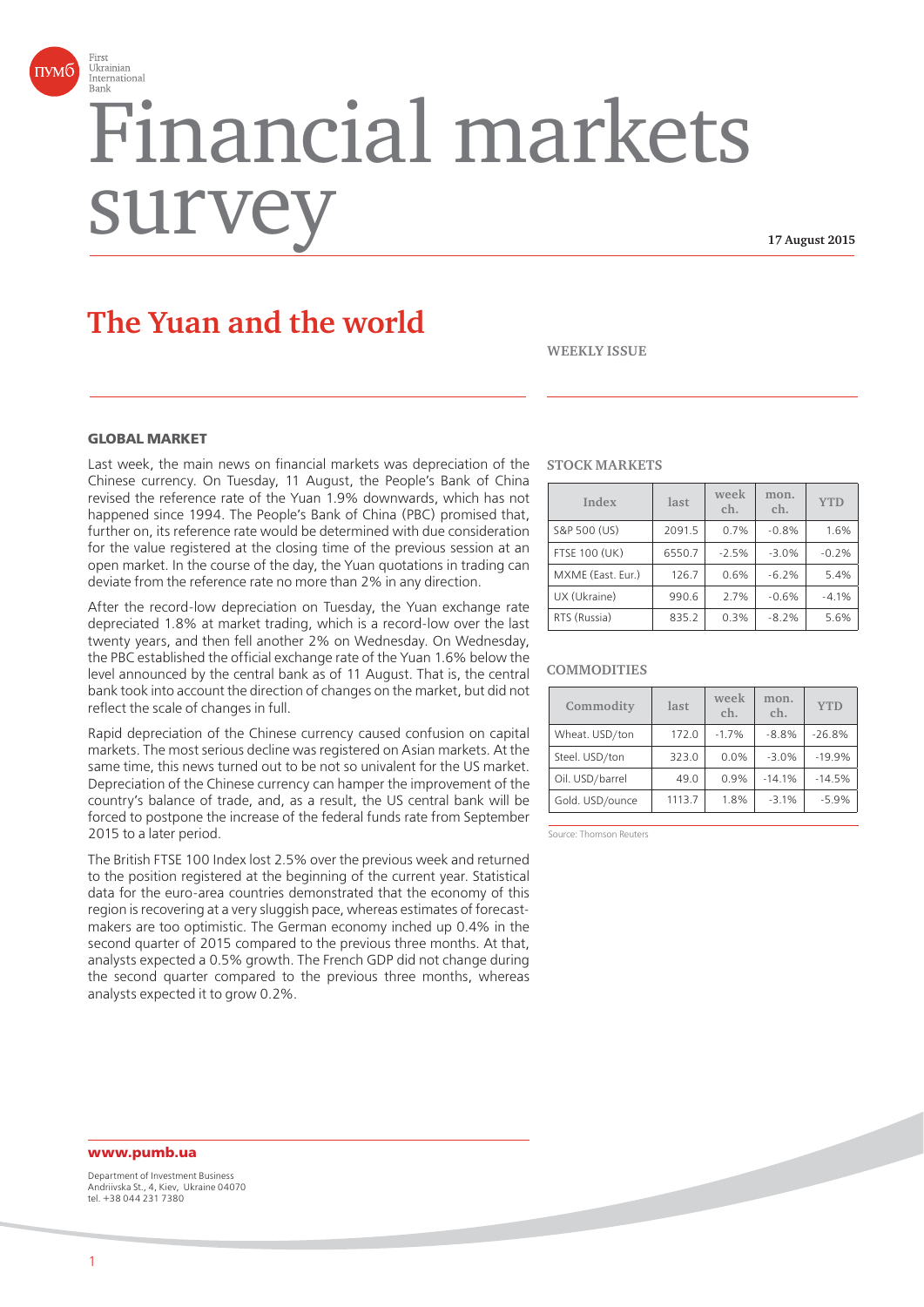

## **Agricultural output**

According to information of the State Statistics Service, agricultural output in Ukraine dropped 3.5% over January-July 2015 compared to the same period in 2014.

Over the above-mentioned period, output in plant-growing shrank 2% year-on-year. Output dropped mainly in connection with lower yields of the main agricultural crops.

Output in livestock-breeding declined 5.5% year-on-year over January-July 2015. In particular, meat output shrank 2.4%, milk output dropped 4.5% and egg output fell 14.2%.

Over January-July 2015, the total volume of products produced and sold by agricultural companies dropped 0.2% year-on-year, including livestockbreeding products inching down 0.2% and plant-growing products rising 3.3%.

The average selling prices for agricultural products soared 57% year-onyear over the above-mentioned period, including prices for plant-growing products jumping 70% and prices for livestock-breeding products growing 47%.

#### **BOND MARKET**

Last week, the Ministry of Finance did not hold any primary tenders to place internal government bonds. The last placement of internal government bonds took place on 21 July 2015.

During 12-14 August, the National Bank provided overnight loans totaling UAH 29 million on a daily basis to support liquidity of banks. The loans were allocated to one bank under 33% per annum.

During the previous week, the National Bank of Ukraine managed to raise UAH 51.7 billion against UAH 62.6 billion raised a week earlier by way of placing certificates of deposit. At that, the NBU placed overnight certificates of deposit for the total of UAH 35.5 billion over the previous week.

In the course of the first week of August, the overall level of the banking system liquidity went up and stayed record-high since the beginning of the year. The level of liquidity grew mainly thanks to an increase in the volumes of NBU deposit certificates in circulation.

#### **STOCK MARKET**

The Ukrainian stock market partially won back the losses of the last several weeks. In the course of the previous week, the Ukrainian Exchange (UX) Index grew 2.5% and closed at 990.60 points on Friday, 14 August.

Low capitalization and a small number of participants in the Ukrainian stock market make it difficult to develop forecasts for the market.

### **LATEST MACROECONOMIC DATA**

| Indicator                                       | Value |
|-------------------------------------------------|-------|
| Change in agricultural output over January-July |       |
| 2015, % year-on-year                            |       |

Source: the State Statistics Service

#### **BANKING SYSTEM LIQUIDITY**



#### **THE UX INDEX**



Source: Thomson Reuters

**17 August 2015**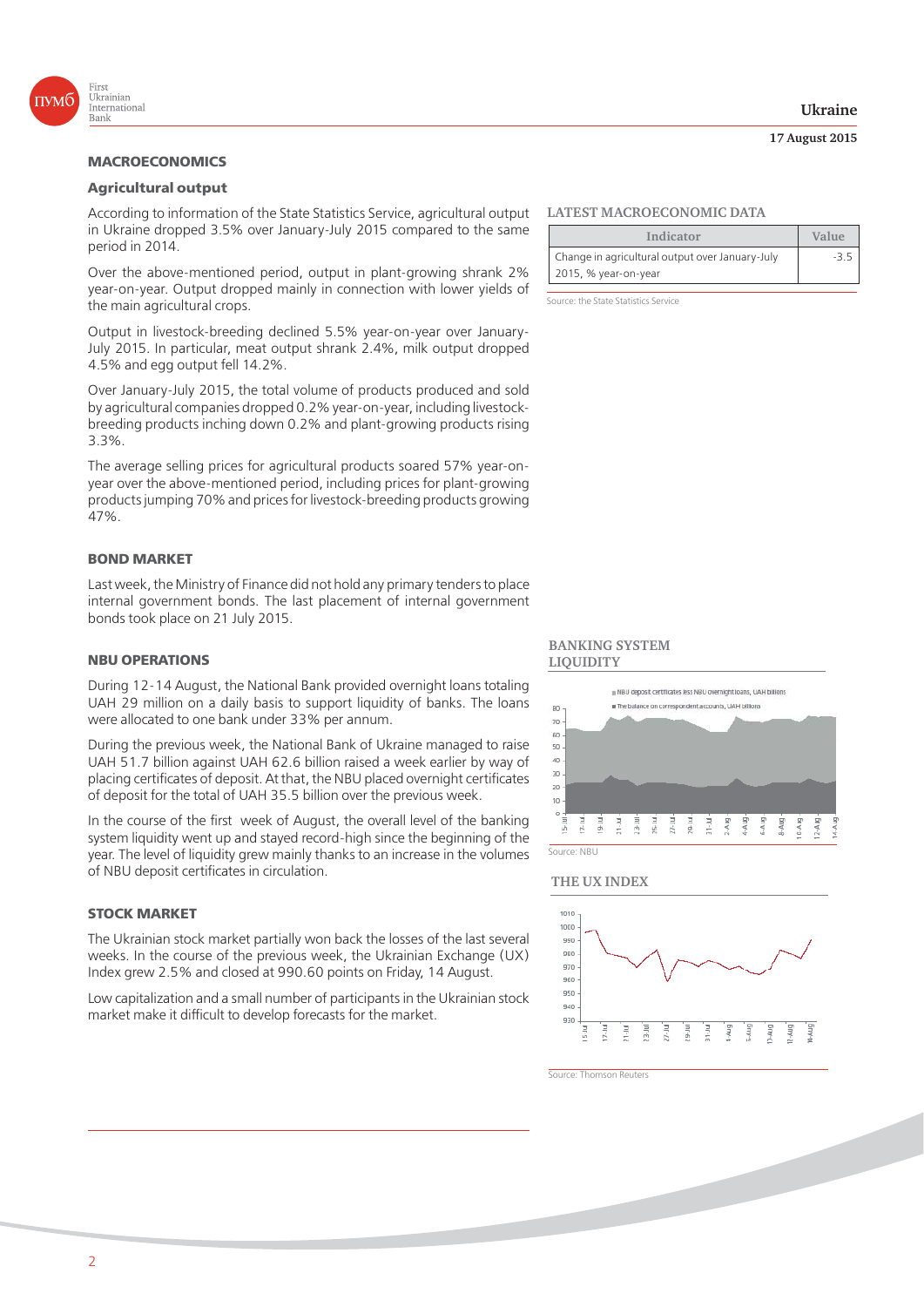

#### **Ukraine**

#### **17 August 2015**

Last week, trading on the interbank foreign exchange market ranged within the limits of UAH 21.25-21.50/USD on Monday, 10 August, UAH 21.30-21.60/USD on Tuesday, 11 August, UAH 21.30-21.60/USD on Wednesday, 12 August, UAH 21.30-21.60/USD on Thursday, 13 August, and UAH 21.60-22.10/USD on Friday, 14 August.

The maximum foreign exchange sales volumes were registered on Wednesday, 12 August: above USD 0.303 billion (all currencies), including sales of the American currency alone for the total of more than USD 0.227 billion.

#### **INTERBANK LENDING MARKET**

During the previous week, rates on the interbank lending market did not change: the cost of overnight loans stood at 16-19% per annum, while the cost of weekly and monthly resources was 17-20% per annum and 18- 21% per annum respectively.

Over the previous week, the balance on correspondent accounts fluctuated from UAH 24 billion to UAH 27 billion. As of Friday morning, 14 August, the balance on correspondent accounts totaled UAH 25.5 billion.

#### **EXCHANGE RATE (UAH/USD)**



Source: NBU, kurs.com.ua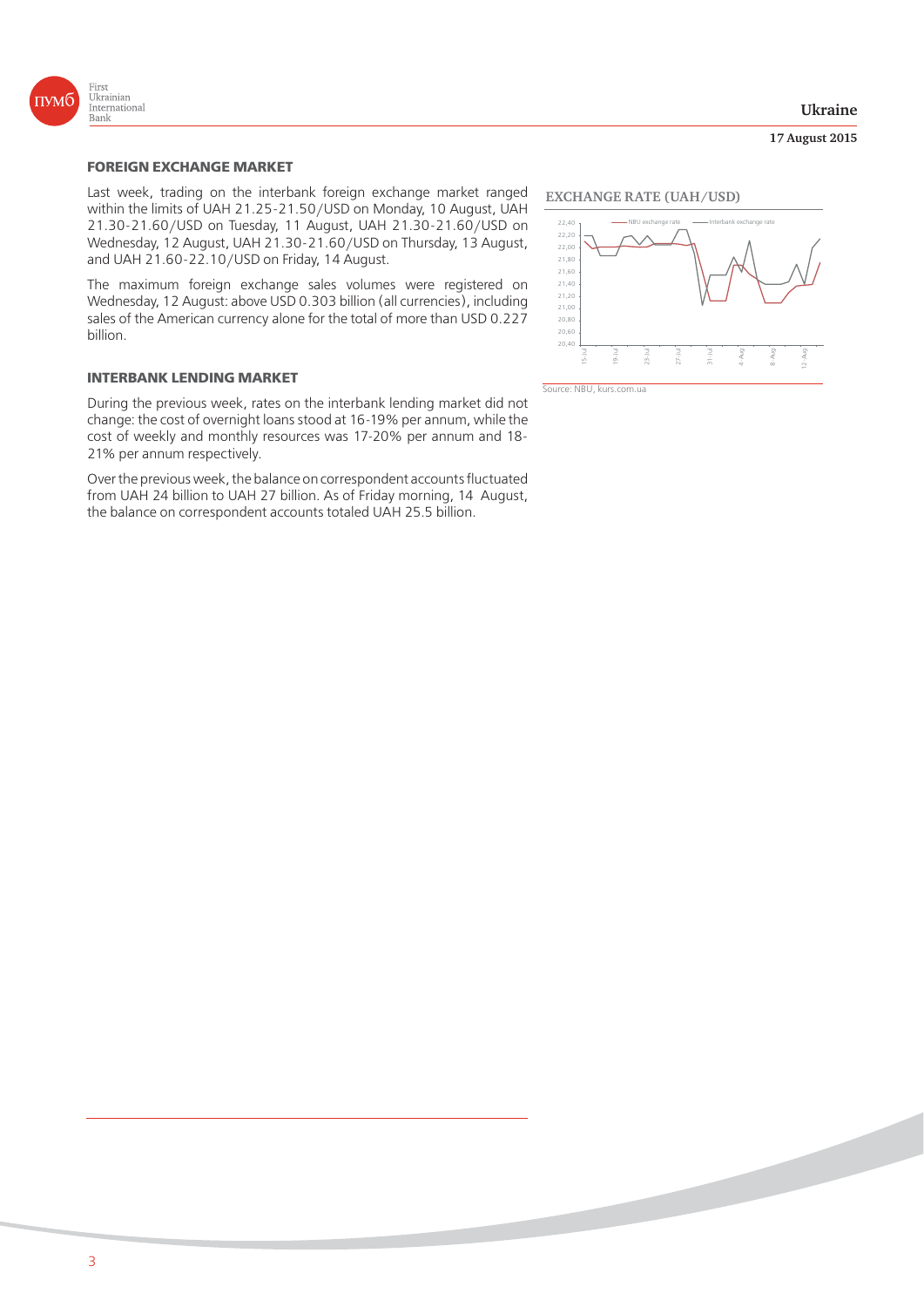

#### **Ukraine**

**17 August 2015**

## **UKRAINE'S MACROECONOMIC INDICATORS**

| Indicator                                                               | 2014    | 2015                     |
|-------------------------------------------------------------------------|---------|--------------------------|
| GDP, %                                                                  | $-6.8$  |                          |
| Industrial output, %                                                    | $-10.7$ | $-18.1$<br>(June)        |
| Consumer price growth,<br>% year-on-year                                | 24.9    | 55.3<br>$(\text{July})$  |
| Producer price growth, %<br>year-on-year                                | 31.8    | 37.0<br>$(\text{July})$  |
| Balance of trade, USD<br>billions                                       | $-5.4$  | $-0.2$<br>(January-June) |
| Official exchange rate,<br>annual average, UAH/<br><b>USD</b>           | 11.89   |                          |
| Weighted average interbank<br>exchange rate, annual average,<br>UAH/USD | 11.97   | 21.53<br>(January-July)  |
| Weighted average interbank<br>exchange rate, by year end,<br>UAH/USD    | 15.79   | 21.13<br>(end of July)   |
| Banking system assets, % of gr<br>owth                                  | 3.0     | $-5.1$<br>(January-June) |

Source: the State Statistics Service, NBU